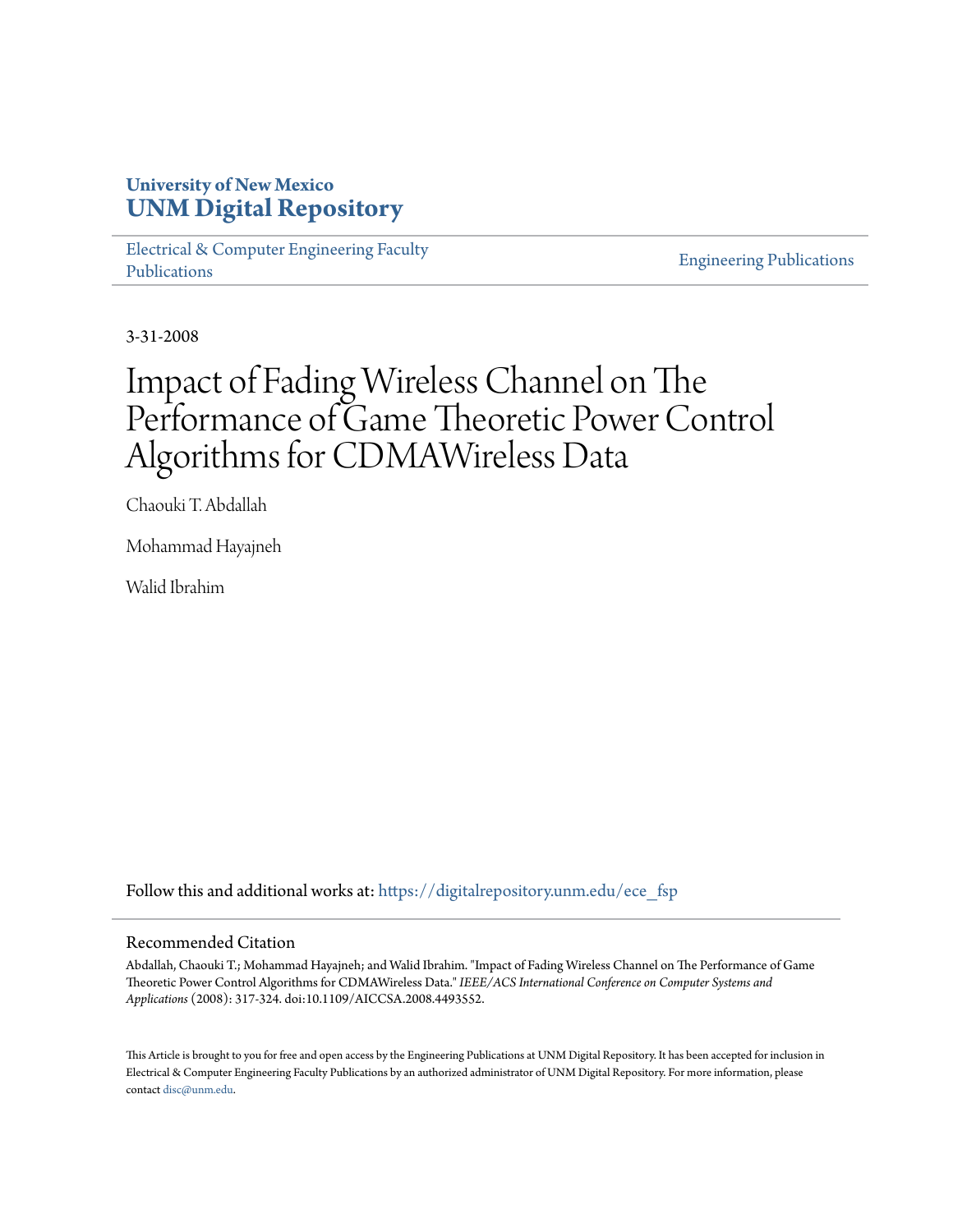# **Impact of Fading Wireless Channel on The Performance of Game Theoretic Power Control Algorithms for CDMA Wireless Data**

Mohammad Hayajneh United Arab Emirates University P.O.Box 17555, Al Ain , UAE mhayajneh@uaeu.ac.ae

Chaouki Abdallah EECE Building 112 University of New Mexico Albuquerque, NM 87131 chaouki@ece.unm.edu

Walid Ibrahim United Arab Emirates University P.O.Box 17555, Al Ain , UAE walidibr@uaeu.ac.ae

# **Abstract**

*Our goal in this paper is to study the performance of the game-theoretic power control algorithms for wireless data introduced by Saraydar* et al *[1] in two realistic channels:* **(a1)** *Fast flat fading channel and* **(a2)** *Slow flat fading channel. The fading coefficients under both* **(a1)** *and* **(a2)** *are studied under an appropriate small scale channel model that is used in the CDMA cellular systems, namely Nakagami channel model. To do so, we derive a closedform expression of the average utility function which represents the number of bits received correctly at the receiver per one Joule expended. Then, using this expression we study the existence, uniqueness of Nash equilibrium (NE), and the social desirability of NE in the Pareto sense.*

# **1. Introduction**

The mathematical theory of games was introduced by Von Neumann and Morgenstern in 1944 [10]. A core idea of game theory is how strategic interactions between rational agents (players) generate outcomes according to the players' preferences [7],[11]. Game theory thus forms a suitable framework to obtain more insight into the interactions of self-interested agents with potentially conflicting interests. A player in a non-cooperative game responds to the actions of other players by choosing a strategy (from its strategy space) in an attempt to maximize a utility function that quantifies its level of satisfaction.

In a cellular system each user desires to have a high SIR at the base station (BS) coupled with the lowest possible

transmit power. It is important in such systems to have high SIR, as this will reflect a low error rate, a more reliable system, and high channel capacity, so that more users can be served per cell. It is also important to decrease the transmit power to lengthen battery life and to alleviate the nearfar problem. In power control algorithms exploiting game theory however, the tendency of each user to maximize its utility function in response to other users' actions, leads to a sequence of power vectors that converges to a point where no user has incentive to individually increase its power. This operating point is called a NE Point. Due to the lack of cooperation between the users this point may not be efficient, in the sense that it may not be the most desirable social point [1]. In Pareto sense, the most desirable point is actually the power vector that Pareto dominates all other power vectors.

The power control problem for wireless data CDMA systems was first addressed in the game theoretic framework in  $[2]$ , $[1]$ , then in  $[5]$ , $[6]$ . In this paper the work in  $[1]$ , which only dealt with deterministic (nonfading) channels, is studied in a realistic wireless CDMA channels by considering the following two fading models: Nakagami fast flat fading and Nakagami slow flat fading channel models. Here we derive a closed-form expression of the average of the utility function proposed in [1]. We then evaluate the performance of their proposed game-theoretic algorithms through the existence, uniqueness and social desirability of NE operating point under the assumed channel models.

The remaining of this paper is organized as follows: In Section 2 we present the utility function and the system model studied in this paper. In Section 3 we evaluate the performance of the system for the channel models mentioned above. Non-cooperative power control game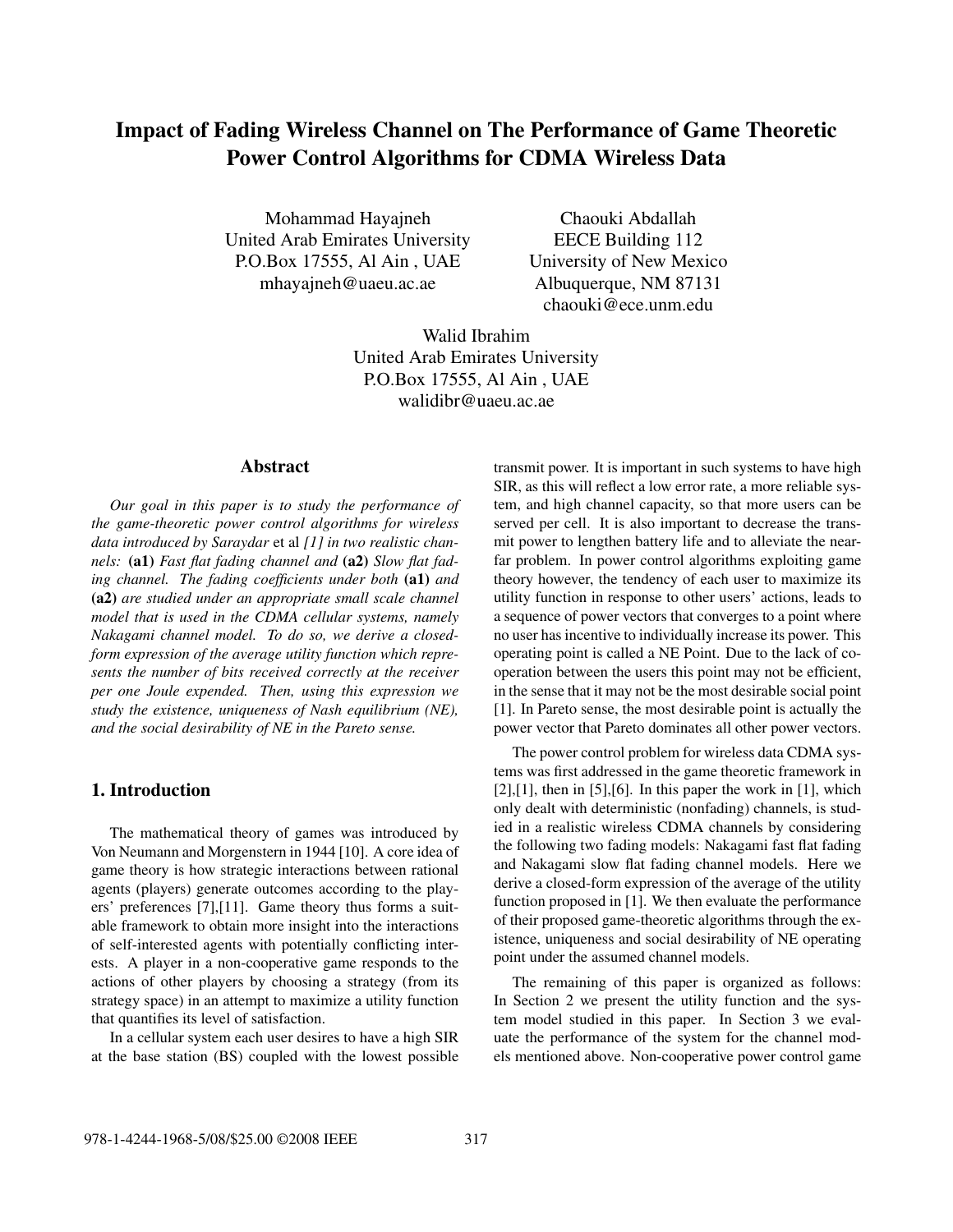(NPG) and Non-cooperative power control game with pricing (NPGP) are discussed briefly in Sections 4 and 5, respectively. We then point out the constraints on the new modified strategy spaces to guarantee the existence and uniqueness of NE points for NPG and NPGP under the assumed channel models in Section 6. Simulation results are outlined in Section 7, and our conclusions are given in Section 8.

## **2. Utility function and system model**

In general utility functions are used to quantify the satisfaction level a player achieves by choosing an action from its strategy profile, given the other players' actions. A utility function thus maps the player's preferences onto the real line. A formal definition of a utility function may be found in [7]

In a CDMA cellular system, a number of users sharing the spectrum and air interface. Henceforth, each user's transmission adds to the interference of all users at the BS. Each user desires to achieve a high quality of reception at the BS, i.e., a high SIR, while using the minimum possible amount of power in order to extend the battery's life. The conflicting goal of each user to have a high SIR at the BS makes the game theoretic framework suitable for studying and solving the problem.

In this paper we consider the same system model and the same utility function of [1]: Single-cell direct sequence code division multiple access (DS-CDMA) system with N users, where each user transmits frames (packets) of M bits with L information bits. The rate of transmission is  $R$  bits/sec for all users. Let  $P_c$  represent the *average* probability of correct reception of a frame at the BS, and let  $p$ represent the average transmit power level. The utility function for a CDMA system is given by:

$$
u = \frac{LR}{Mp} f(\gamma) \tag{1}
$$

where  $f(\gamma)$  is an efficiency function that approximates  $P_c$ . Thus, u represents the number of information bits successfully received at the BS per joule of expanded energy. With the assumption of no error correction, and correct packet reception rate  $\tilde{P}_c$ , i.e.,  $P_c = E\{\tilde{P}_c\}$ , is then given by  $\prod_{l=1}^{M} (1 - \tilde{P}_e(l))$ , where  $\tilde{P}_e(l)$  is the bit error rate (BER) of the *l*th bit at a given SIR  $\gamma_i$ .  $P_e$  is the average BER, that is  $P_e = E\{P_e\}$  (c. f. (15)). It should be noted that the efficiency function  $f(\gamma)$  has the same expression of  $P_c$  in terms of  $\tilde{P}_e$ , except that  $\tilde{P}_e$  is replaced by  $2\tilde{P}_e$  (see [1] for more details).

#### **3. Evaluation of the performance**

In this Section we derive a closed-form formulas of the average utility functions under Nakagami fast/slow channel models. The derived formulas are then used to study the existence and uniqueness of NE point in Section 6.

The SIR of the *i*th user  $(\gamma_i)$  at the BS is assumed to be large ( $\gamma_i \gg 1$ ) to combat the fading effect, it is given by [9]:

$$
\gamma_i = \frac{W}{R} \frac{p_i h_i \alpha_i^2}{\sum_{k \neq i}^N p_k h_k \alpha_k^2 + \sigma^2}
$$
 (2)

Where  $\alpha_i$  is the path fading coefficient between *i*th user and the BS and is constant for each bit in a fast flat fading channels **(a1)**, while it is constant for each packet in a slow flat fading channels **(a2)**. W is the spread spectrum bandwidth,  $p_k$  is the transmitted power of the kth user,  $h_k$  is the path gain between the BS and the kth user, and  $\sigma^2$  is the variance of the AWGN (additive-white-gaussian-noise) representing the background thermal noise in the receiver. For simplicity we express the interference from all other users as  $x_i$ , i.e.

$$
x_i = \sum_{k \neq i}^{N} p_k h_k \alpha_k^2 \tag{3}
$$

therefore (2) can be written as:

$$
\gamma_i = \gamma_i(\alpha_i, x_i) = \frac{W}{R} \frac{p_i h_i}{x_i + \sigma^2} \ \alpha_i^2 = \gamma_i' \alpha_i^2 \tag{4}
$$

For a given  $\alpha_i$  and  $x_i$ , the BER,  $\tilde{P}(e|\alpha_i, x_i)$ , of the *i*th user using BFSK is given by [9]:

$$
\tilde{P}(e|\alpha_i, x_i) = \frac{1}{2} e^{-\frac{\gamma_i(\alpha_i, x_i)}{2}} \tag{5}
$$

The average BER and average utility functions for this modulation scheme is evaluated next under the previously mentioned channel models.

# **3.1 Nakagami flat fading channel**

Here, the fading coefficient  $\alpha_i$  is modelled as a Nakagami random variable with a probability distribution given by [9]:  $f^{\alpha_i}(\omega) = \frac{2m^m}{\Gamma(m)\Omega^m} \omega^{2m-1} e^{-\frac{m}{\Omega} \omega^2}; i =$  $1, 2, \dots, N$  where  $\Omega = E\{\alpha_i^2\}$  controls the spread of the distribution. The fading figure  $m = \frac{\Omega^2}{E\{(\alpha_i^2 - \Omega)^2\}}$  is a measure of the severity of the fading channel, where  $m = \infty$ corresponds to a nonfading channel. In the following it is assumed that  $\Omega = 1$ . Then the distribution of  $\gamma_i$  for fixed  $x_i$ is given as:  $f^{\gamma_i|x_i}(\omega) = \frac{1}{\Gamma(m)} \left( \frac{m}{\gamma'_i} \right)$  $\int_{0}^{m} \omega^{m-1} e^{-\left(\frac{m}{\gamma_i}\right)\omega}$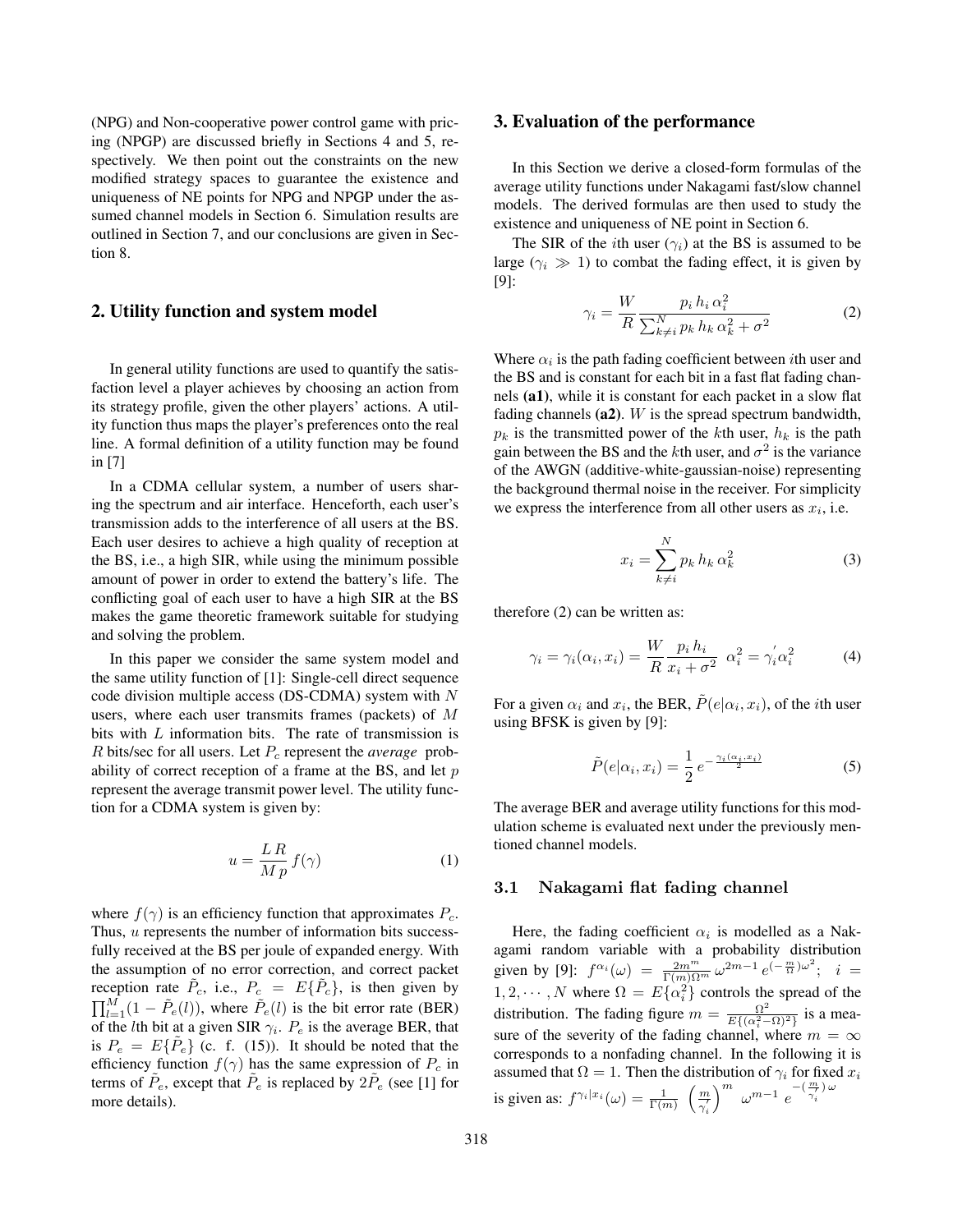#### **3.1.1 Nakagami fast flat fading channel**

We find the conditioned error probability  $\tilde{P}(e|x_i)$  as:

$$
\tilde{P}(e|x_i) = \int_0^\infty \tilde{P}(e|\omega, x_i) f^{\gamma_i|x_i}(\omega) d\omega
$$
  
\n
$$
= \frac{1}{2\Gamma(m)} \left(\frac{m}{\gamma_i'}\right)^m \int_0^\infty \omega^{m-1} e^{-\left(\frac{\gamma_i'+2m}{2\gamma_i'}\right) \omega} d\omega
$$
  
\n
$$
= \frac{1}{2} \left(\frac{2m}{2m + \gamma_i'}\right)^m
$$
(6)

For fixed m and  $\gamma'_i \gg 1$ , (6) can be rewritten as:

$$
\tilde{P}(e|x_i) \approx \frac{1}{2} \left(\frac{2m}{\gamma_i'}\right)^m \tag{7}
$$

To find the *average*  $P_e$ , we need to find the mean of  $(x_i + \sigma^2)^m$ . Here,  $x_i$  is a summation of independent random variables each distributed according to a Gamma density function. This makes the evaluation of  $(x_i + \sigma^2)^m$  tedious and it may be easier to find an approximate density function of  $x_i$ . To do this, let us recall Esseen's inequality which estimates the deviation of the exact distribution of a sum of independent variables from the normal distribution [12].

**Theorem 1** *let*  $Y_1, \cdots, Y_N$  *be independent random variables with*  $EY_j = 0$ ,  $E|Y_j|^3 < \infty$  (j =  $(1, \cdots, N)$ *. Let*  $\sigma_j^2 = EY_j^2$ *,*  $B_N = \sum_{j=1}^N \sigma_j^2$ *,*  $L_N =$  $B_N^{-3/2} \sum_{j=1}^N E|Y_j|^3$ . Let  $\psi_N(z)$  be the c.f. (cumulative distribution ) of the random variable  $B_N^{-1/2} \sum_{j=1}^N Y_j.$  Then

$$
|\psi_N(z) - e^{-z^2/2}| \le 16 L_N \; |z|^3 \; e^{-z^2/3} \tag{8}
$$

Define  $\tilde{Y}_k = p_k h_k \alpha_k^2$  and  $Y_k = \tilde{Y}_k - p_k h_k$ . By simple calculations we can find that  $\tilde{Y}_k$ ,  $(k = 1, \dots, N)$  are Gamma distributed random variables, such that  $f^{\overline{Y}_k}(\omega) =$  $\frac{(m/p_k h_k)^m}{\Gamma(m)} \omega^{m-1} e^{-(m/p_k h_k)\omega}$  and  $E\tilde{Y}_k = p_k h_k$ , which means that  $Y_k$ ,  $(k = 1, \dots, N)$  are zero mean random variables. Note that  $\sigma_k^2 = EY_k^2 = (p_k h_k)^2/m, \forall k =$  $1, \dots, N$ , and therefore,  $B_N = \frac{1}{m} \sum_{k=1}^N (p_k h_k)^2$ . It is fairly simple to find out that the third moment  $E|Y_k|^3 = EY_k^3 = \frac{2(p_k h_k)^3}{m^2}$  ( $Y_k \ge 0$ ), and  $L_N = \frac{2\sum_{k=1}^{N}(p_k h_k)^3}{\sqrt{m} (\sum_{k=1}^{N}(p_k h_k)^2)^{3/2}}$ . For large N,  $L_N$  has a very small value, i.e.,  $L_N \ll 1$ . Examining (8) for small values of z,  $L<sub>N</sub>$  takes care of the bound and making it very small, while for large values of  $z$ , the exponential will decrease the bound and make it approach zero. In conclusion, we can approximate  $x_i$  as a Gaussian random variable with mean  $\zeta_{x_i}$ 

and variance  $\overline{\sigma}_{x_i}^2$  given by:

$$
\zeta_{x_i} = E\{x_i\} = E\left\{\sum_{k\neq i}^N \alpha_k^2 p_k h_k\right\}
$$

$$
= \sum_{k\neq i}^N p_k h_k E\{\alpha_k^2\} = \sum_{k\neq i}^N p_k h_k \qquad (9)
$$

and

$$
\overline{\sigma}_{x_i}^2 = E\{x_i^2\} - \zeta_{x_i}^2
$$
  
\n
$$
= E\left\{\sum_{l \neq i}^N \sum_{k \neq i}^N p_l h_l p_k h_k \alpha_l^2 \alpha_k^2\right\} - \zeta_{x_i}^2
$$
  
\n
$$
= \frac{1}{m} \sum_{k \neq i}^N (p_k h_k)^2
$$
(10)

where (10) was obtained using the fact that  $\alpha_k$  and  $\alpha_l$  are statistically independent for all  $k \neq l$ . So, we can write  $f^{x_i}$ , the PDF of  $x_i$ , as follows:  $f^{x_i}(w) = \frac{\delta_i}{\sqrt{2\pi i}}$  $\frac{\delta_i}{2\pi\overline{\sigma}_{x_i}}e$  $-\frac{(w-\zeta_{x_i})^2}{2\overline{\sigma}^2_{x_i}},$ where  $w \ge 0$  and  $\delta_i = 2/(1 + Erf[\zeta_{xi}/\sqrt{2} \sigma_{xi}])$  is a scaling factor such that  $f^{x_i}(w)$  is a valid PDF. Erf. is the error function. By examining equations (9) and (10), one can see that  $\zeta_{x_i} \gg \sigma_{x_i}$ , therefore  $\delta_i \approx 1$ . Averaging (7) over  $f^{x_i}(\omega)$  we obtain the average error probability  $P_e$  for high SIR below:

$$
P_e \approx \frac{1}{2} \left(\frac{2m}{\frac{W}{R} p_i h_i}\right)^m \int_0^\infty (x_i + \sigma^2)^m
$$
  

$$
\times \frac{1}{\sqrt{2\pi}\overline{\sigma}_{x_i}} e^{-\frac{(x_i - \zeta_{x_i})^2}{2\overline{\sigma}_{x_i}^2}} dx_i
$$
  

$$
= \frac{1}{2} \left(\frac{2m}{\frac{W}{R} p_i h_i}\right)^m \int_{\sigma^2}^\infty y^m
$$
  

$$
\times \frac{1}{\sqrt{2\pi}\overline{\sigma}_{x_i}} e^{-\frac{(y - (\zeta_{x_i} + \sigma^2))^2}{2\overline{\sigma}_{x_i}^2}} dy
$$
  

$$
\approx \frac{1}{2} \left(\frac{2m}{\frac{W}{R} p_i h_i}\right)^m \int_0^\infty y^m
$$
  

$$
\times \frac{1}{\sqrt{2\pi}\overline{\sigma}_{x_i}} e^{-\frac{(y - (\zeta_{x_i} + \sigma^2))^2}{2\overline{\sigma}_{x_i}^2}} dy
$$
(11)

where we used the change of variable  $y = x_i + \sigma^2$  and the last approximation in (11) used the fact that  $\sigma^2 \ll 1$ . By examining  $(11)$  one can see that it is the mth moment of a random variable y normally distributed with mean  $\zeta_y$  =  $\zeta_{x_i} + \sigma^2$  and variance  $\sigma_y^2 = \overline{\sigma}_{x_i}^2$ . Therefore, the average  $P_e$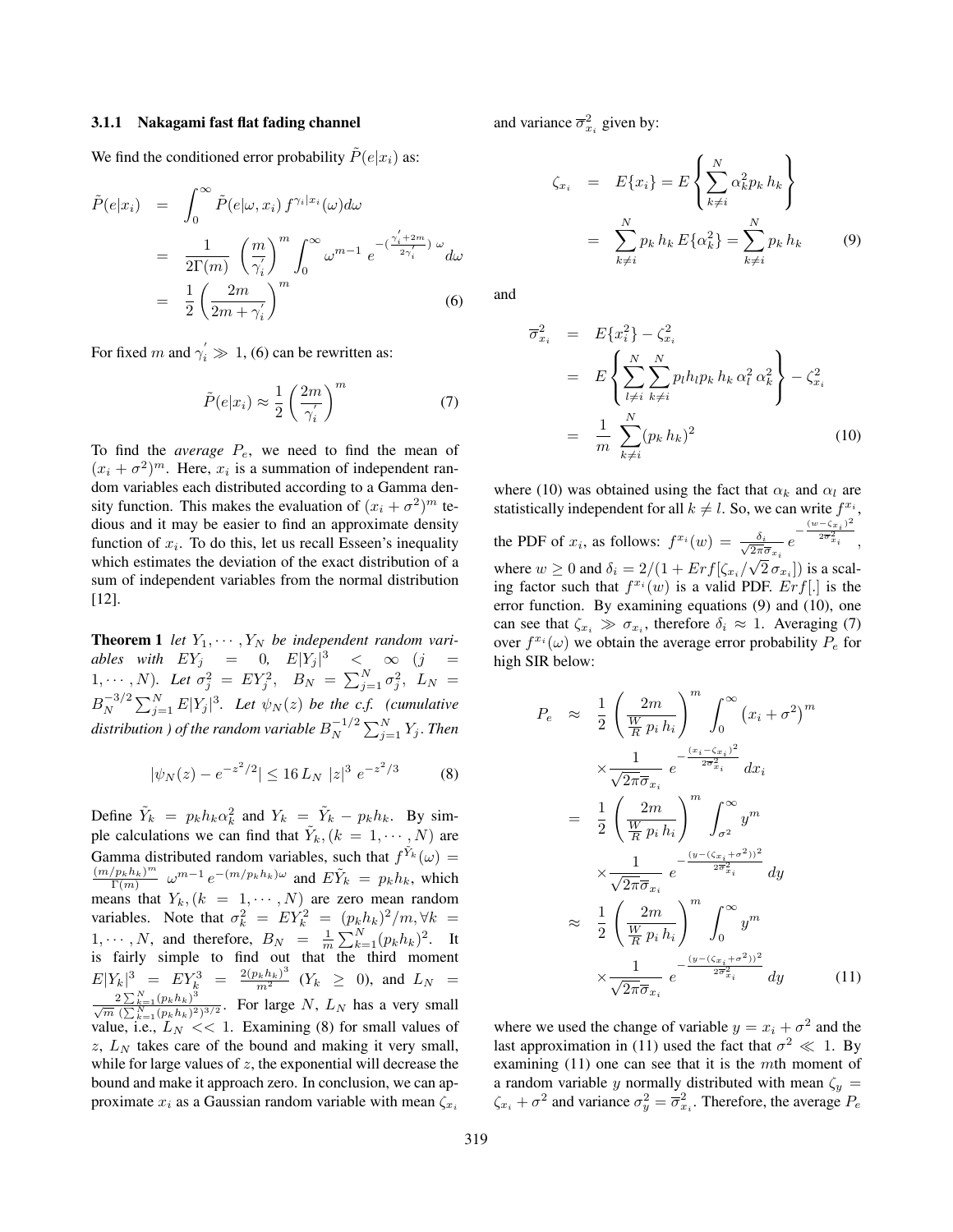is given by:

$$
P_e = \frac{1}{2} \left(\frac{2m}{\frac{W}{R} p_i h_i}\right)^m E\{y^m\}
$$
  
\n
$$
= \frac{1}{2} \left(\frac{2m}{\frac{W}{R} p_i h_i}\right)^m E\{((y - \zeta_y) + \zeta_y)^m\}
$$
  
\n
$$
= \frac{1}{2} \left(\frac{2m}{\frac{W}{R} p_i h_i}\right)^m \sum_{k=0}^m {m \choose k} \zeta_y^{m-k} C_k
$$
  
\n
$$
= 2^{m-1} \left(\frac{m}{\overline{\gamma_i}}\right)^m \sum_{k=0}^m {m \choose k} \frac{C_k}{\zeta_y^k}
$$
(12)

where  $\overline{\gamma_i}$  is the ratio of the mean of the received power from user  $i$  to the mean of the interference at the receiver and given by:

$$
\overline{\gamma_i} = \frac{W}{R} \frac{p_i h_i}{\sum_{k \neq i}^N p_k h_k + \sigma^2},\tag{13}
$$

and  $C_k$  is the kth central moment and it is given by [9]:

$$
C_k = \begin{cases} 1.3 \cdots (k-1) \, \overline{\sigma}_{x_i}^k & \text{even} \\ 0 & \text{6 odd} \end{cases}
$$

By splitting up the summation in (12), we obtain:

$$
\sum_{l=0}^{m} {m \choose l} \frac{C_l}{\zeta_y^l} = 1 + {m \choose 2} \frac{\overline{\sigma}_{x_i}^2}{(\sigma^2 + \sum_{k \neq i}^N p_k h_k)^2} \qquad (14)
$$
  
+ ... +  ${m \choose m'} \frac{1 \cdot 3 \cdots (m'-1) \overline{\sigma}_{x_i}^{m'-1}}{(\sigma^2 + \sum_{k \neq i}^N p_k h_k)^{m'}}$ 

where  $m' = m$  if m is even and  $m' = m - 1$  if m is odd. Since  $\overline{\sigma}_x^2$  (see (10)) is very small compared to  $\zeta_{x_i}$  (see (9)), we can approximate the summation by its leading term which is 1. Therefore the average  $P_e$  at high SIR behaves like:

$$
P_e \approx 2^{m-1} \left(\frac{m}{\overline{\gamma_i}}\right)^m \tag{15}
$$

And the average utility function of the  $i$ th user is given by:

$$
u_i = \frac{L \ R}{M \ p_i} \left( 1 - 2^m \left( \frac{m}{\overline{\gamma_i}} \right)^m \right)^M \tag{16}
$$

#### **3.1.2 Nakagami slow flat fading channel**

 $u_i(p|x_i)$  can be determined as follows:

$$
u_i(\mathbf{p}|x_i) = \int_0^\infty u_i(\mathbf{p}|\omega, x_i) f^{\gamma_i|x_i}(\omega) d\omega
$$
  
= 
$$
\int_0^\infty \frac{L \, R}{M \, p_i} (1 - e^{-\omega/2})^M \frac{1}{\Gamma(m)}
$$
  
\$\times \left(\frac{m}{\gamma\_i}\right)^m \omega^{m-1} e^{-\left(\frac{m}{\gamma\_i}\right)\omega} d\omega \quad (17)\$

By factorizing  $(1 - e^{-\gamma_i/2})^M$  and using the identity  $\int_0^\infty y^n e^{-ay} dy = \frac{\Gamma(n+1)}{a^{n+1}}$  we obtain:

$$
u_i(\mathbf{p}|x_i) = \frac{LR}{M p_i} \sum_{k=0}^{M} (-1)^k {M \choose k} \left(\frac{2m}{k \gamma_i' + 2m}\right)^m
$$
\n(18)

For fixed m and high SIR,  $\gamma_i' \gg 1$  (18) can be approximated as:

$$
u_i(\mathbf{p}|x_i) \approx \frac{LR}{M p_i} \left[ 1 + \left(\frac{1}{\gamma_i'}\right)^m \sum_{k=1}^M (-1)^k \binom{M}{k} \left(\frac{2m}{k}\right)^m \right] \tag{19}
$$

Averaging (19) with respect to the distribution of  $x_i$  and using the same argument as in  $(11)$ ,  $(12)$  and  $(14)$  we end up with the final approximate averaged utility function given by:

$$
u_i \approx \frac{LR}{Mp_i} \left[ 1 + \left(\frac{1}{\overline{\gamma_i}}\right)^m \sum_{k=1}^M (-1)^k {M \choose k} \left(\frac{2m}{k}\right)^m \right]
$$
  

$$
u_i \approx \frac{LR}{Mp_i} \left[ 1 - \xi \left(\frac{1}{\overline{\gamma_i}}\right)^m \right]
$$
 (20)

where  $\xi = -\sum_{k=1}^{M} (-1)^k {M \choose k} \left(\frac{2m}{k}\right)^m > 0$ . In the following two sections, we introduce briefly both NPG and NPGP games.

#### **4. Non-cooperative power control game (NPG)**

Let  $\mathcal{N} = \{1, 2, \cdots, N\}$  be the index set of the users currently served in the cell and  $\{P_j\}_{j\in\mathcal{N}}$  represent the set of strategy spaces of all users in the cell. Let  $G =$  $[N, {P<sub>i</sub>}, {u<sub>i</sub>(.)}]$  denote a noncooperative game, where each user, based on local information, chooses a power level from a convex set  $P_j = [p_{j-min}, p_{j-max}]$  and where  $p_{j-min}$  and  $p_{j-max}$  are the minimum and the maximum power levels in the jth user strategy space, respectively. Assuming that the power vector  $p = [p_1, p_2, \cdots, p_N]$  is the result of NPG, the utility of user  $i$  is given by [1]:

$$
u_j(\mathbf{p}) = u_j(p_j, \mathbf{p}_{-j})
$$
\n(21)

where  $p_j$  is the power of user j, and  $p_{-j}$  is the vector of powers transmitted by all other users. The right side of (21) emphasizes the fact that user  $j$  can only control his own power. We rewrite  $(1)$  for user j as:

$$
u_j(p_j, \mathbf{p}_{-j}) = \frac{LR}{M p_j} f(\gamma_j)
$$
 (22)

The formal expression for the NPG is given in [1] as:

$$
G: \max_{p_j \in \mathbf{P}_j} u_j(p_j, \mathbf{p}_{-j}), \text{ for all } j \in \mathcal{N} \qquad (23)
$$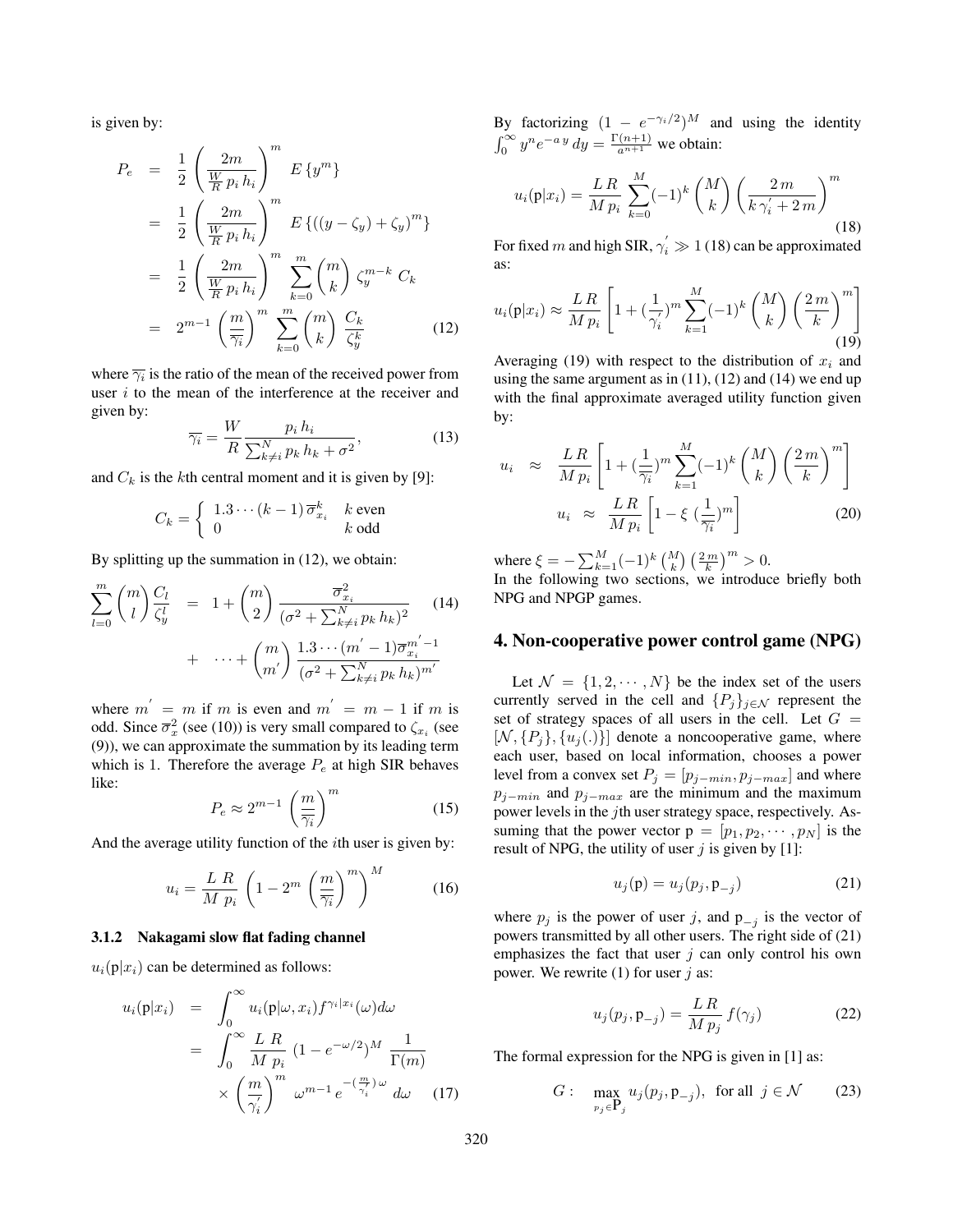This game will produce a sequence of power vectors until it converges to an NE operating point where all users are satisfied with their utility level. Unfortunately, NE point of NPG is not efficient in most cases. In order to reach Pareto dominant NE point, a pricing technique was introduced in [1]. The resulted game is called non-cooperative power control game with pricing (NPGP) and it is described briefly in the next Section.

# **5. NPGP**

In NPGP each user maximizes the difference between its utility function and a pricing function. This aims to allow more efficient use of the system resources within the cell, as each user is made aware of the cost of aggressive usage of resources, and of the harm done to other users in the cell. We use here a linear pricing function, i.e., a pricing factor multiplied by the transmit power. The base station broadcasts the pricing factor to help the users currently in the cell reach a NE that improves the aggregate utilities of all users at power levels lower than those of the pure NPG. In other words, the resulting power vector of NPGP is Pareto dominant compared to the resulting power vector of NPG, but is still not Pareto optimal.

Let  $G_c = [\mathcal{N}, \{P_j\}, \{u_j^c(.)\}]$  represent an N-player noncooperative power control game with pricing (NPGP), where the utilities are [1]:

$$
u_j^c(\mathbf{p}) = u_j(\mathbf{p}) - c p_j \text{ for all } j \in \mathcal{N} \tag{24}
$$

where  $c$  is a positive number chosen to get the best possible improvement in the performance. Therefore, NPGP with a linear pricing function can be expressed as:

$$
G_c: \max_{p_j \in \mathbf{P}_j} \{ u_j(\mathbf{p}) - c p_j \} \text{ for all } j \in \mathcal{N} \qquad (25)
$$

#### **6. Existence and uniqueness of NE point**

In this Section we show that NPG and NPGP introduced by [1] admit a unique NE points under the assumed channel models. However, to guarantee the existence and uniqueness of the NE point in both games, the terminals' strategy spaces defined in [1] should be constrained more. That is, some transmit power values which were allowed in a nonfading channel, may not be allowed under a fading channel. In the following, we refer to the unconstrained maximizing transmit power level of user *i* by  $p_i^{max}$ .  $P_i$  refers to the convex strategy space of user i.

**Lemma 1** *In NPG under Nakagami fast flat fading channel with the average utility function*  $u_i$  *given in (16) with* m = 2*, the existence of a NE point is guaranteed if the strategy space is modified to the following convex set*

$$
P_i = \{p_i : \overline{\gamma_i} \in (\overline{\gamma}_{i-min}, \overline{\gamma}_{i-max})\}, \text{ where } \overline{\gamma}_{i-min} = \sqrt{8} \sqrt{2 + 5M - \sqrt{M(8 + 17M)}} \text{ and } \overline{\gamma}_{i-max} = \boxed{\gamma_{i-max}}
$$

 $\sqrt{8\sqrt{2+5M+\sqrt{M(8+17M)}}}$ . The best response vec*tor of all users*  $r^5(p) = (r_1^5(p), r_2^5(p), \cdots, r_N^5(p))$ , where  $r_i^5(p) = min(p_i^{max}, p_{i-max})$ , and

$$
p_i^{max} = 4\sqrt{1 + 2M} I_i,
$$
 (26)

*is a standard interference function, therefore by [8] NE point is unique.*

**Proof 1** *In all following proofs we make use of the classical results of game theory, where the existence of a NE point is guaranteed if the utility function is quasiconcave and optimized on a convex strategy space. Thus, to prove the existence of NE point, it is enough to prove that the utility function* u<sup>i</sup> *is concave (a concave function on some set is also a quasiconcave function on the same set) in*  $p_i$  *given*  $p_{-i}$  *on the convex set*  $P_i = \{p_i : \overline{\gamma_i} \in (\overline{\gamma}_{i-min}, \overline{\gamma}_{i-max})\}.$ Let us find the first and second order derivatives of  $u_i$  in *(16) after setting*  $m = 2$  *with respect to*  $p_i$  *as follows:* 

$$
\frac{\partial u_i}{\partial p_i} = \frac{LR}{Mp_i^2} \left( \frac{16(2M+1)}{\overline{\gamma}_i^2} - 1 \right) \left( 1 - \frac{16}{\overline{\gamma}_i^2} \right)^{M-1}, \quad (27)
$$

*then*

$$
\frac{\partial^2 u_i}{\partial p_i^2} = \frac{1}{M p_i^3 (-16 + \overline{\gamma}_i^2)^2} \left( 2 L R \left( 1 - \frac{16}{\overline{\gamma}_i^2} \right)^M \times \left[ 256(1 + M)(2M + 1) - 16(2 + 5M) \overline{\gamma}_i^2 + \overline{\gamma}_i^4 \right] \right)
$$

and this implies that  $\frac{\partial^2 u_i}{\partial p_i^2} < 0, \forall \ \overline{\gamma_i} \in (\overline{\gamma}_{i-min}, \overline{\gamma}_{i-max})$ , *where*  $\bar{\gamma}_{i-min} = \sqrt{8(2+5M) - 8\sqrt{M(8+17M)}}$  *and*  $\overline{\gamma}_{i-max} = \sqrt{8(2+5M)+8\sqrt{M(8+17M)}}$ *. Henceforth, the strategy space should have the following convex set:*  $P_i = \{p_i : \overline{\gamma_i} \in \left(\overline{\gamma}_{i-min}, \overline{\gamma}_{i-max}\right)\}$  *to guarantee that*  $u_i$  *is strict concave on*  $P_i$ *, then a NE exists. By setting (27) to zero we find the maximizing transmit power level that lies in the convex strategy space*  $P_i$  *is given as in (26).* 

*To prove the uniqueness of NE point we need to prove that*  $r^5(p)$  *is a standard function, see for example* [8] *for the definition of the standard function. To prove that*  $r^5(p)$ *is a standard interference function we proceed as follows: The proof of positivity is trivial, since*  $P_i \subset \mathbb{R}^+$  *and*  $r_i^1(p_{-i})$  ∈  $P_i$ ,  $\forall i$  ∈  $\mathcal{N}$ , where  $r_i^5(p_{-i}) = r_i^5(p)$ . Also, *it is obvious that*  $p_i^{max}(p) > p_i^{max}(\hat{p})$  *for all i if*  $p > \hat{p}$ *by looking at (26), henceforth the monotonicity of*  $r^5(p)$  *is satisfied. To prove the scalability, it is enough to prove that*  $p_i^{max}(p_{-i})$  is a scalable function and then the scalability of r<sup>5</sup>(*p*) *comes through. Let us rewrite equation (26) as follows:*  $p_i^{max}(p_{-i}) = \frac{4R\sqrt{2M+1}(\sum_{k \neq i}^{N} h_k p_k + \sigma^2)}{W h_i}$  *then* 

$$
p_i^{max}(\delta p_{-i}) = \frac{4R\sqrt{2M+1} \left(\delta \sum_{k \neq i}^N h_k p_k + \sigma^2\right)}{W h_i}, \tag{28}
$$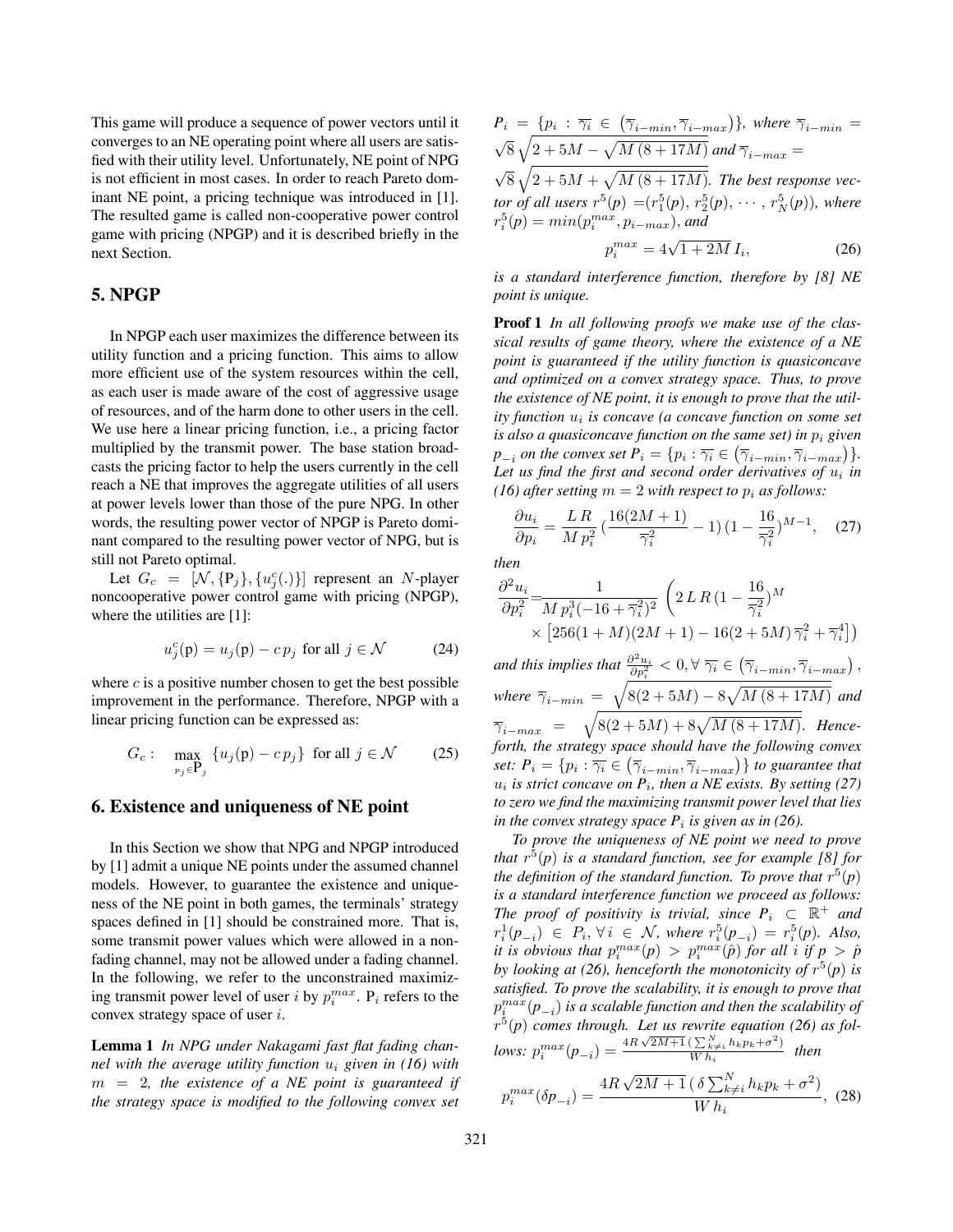*while*

$$
\delta p_i^{max}(p_{-i}) = \frac{4 \delta R \sqrt{2M+1} \left(\sum_{k \neq i}^N h_k p_k + \sigma^2\right)}{W h_i} \tag{29}
$$

It is clear that  $\delta p_i^{max}(p_{-i}) > p_i^{max}(\delta p_{-i})$ , therefore  $r^5(p)$ *is a standard interference function, and the NE point is unique.*

In the following lemmas we omit the proof of existence and/or uniqueness as they are similar to those of lemma 1.

**Lemma 2** *In NPG under Nakagami slow flat fading channel with the average utility function* u<sup>i</sup> *given in (20), a NE point is guaranteed if and only if the strategy space is the following convex set*  $P_i = \{p_i : \overline{\gamma_i} \in (1, \sqrt{6\xi})\}$ . The *best response vector of all users*  $r^6(p) = (r_1^6(p), r_2^6(p),$  $\cdots$ ,  $r_N^6(p)$ ), where  $r_i^6(p) = min(p_i^{max}, p_{i-max})$ , and  $p_i^{max} = \sqrt{3\xi} I_i$ , *is a standard interference function, therefore by [8] NE point is unique.*

**Proof 2** *The first derivative and second order derivatives of*  $u_i$  *after setting*  $m = 2$  *with respect to*  $p_i$  *are given* by:  $\frac{\partial u_i}{\partial p_i} = \frac{LR}{Mp_i^2}$  $\left(\frac{3\xi}{\overline{\gamma}_i^2}-1\right)$ , and  $\frac{\partial^2 u_i}{\partial p_i^2}=\frac{2LR}{Mp_i^3}$  $\left(1-\frac{6\xi}{\overline{\gamma}_i^2}\right)$  $),$ *therefore*  $\frac{\partial^2 u_i}{\partial p_i^2} < 0, \forall \overline{\gamma_i} \in (1, \sqrt{6\xi})$ . As a result, the con*vex strategy space should be*  $P_i = \{p_i : \overline{\gamma_i} \in (1, \sqrt{6\xi})\}$  *to guarantee the strict concavity of* u<sup>i</sup> *and then the existence of a NE point is guaranteed.*

Now, we turn to the existence and uniqueness of NE point of NPGP under the assumed channel models discussed above.

**Lemma 3** *In NPGP under Nakagami fast flat fading channel model with utility function*  $u_i^c = u_i - c p_i$ *, where* u<sup>i</sup> *is given in (16), a NE point existence is guaranteed if and only if the strategy space is the convex* set:  $P_i$  =  $\{p_i$  :  $\overline{\gamma_i}$  ∈  $(\overline{\gamma}_{i-min}, \overline{\gamma}_{i-max})\}$ , where  $\overline{\gamma}_{i-min} = \sqrt{8} \sqrt{2+5M-\sqrt{M(8+17M)}}$  *and*  $\overline{\gamma}_{i-max}$  $= 4\sqrt{1+2M}$ . The best response vector of all users  $r^{11}(p) = (r_1^{11}(p), r_2^{11}(p), \cdots, r_N^{11}(p)),$  where  $r_i^{11}(p) =$  $min(p_i^{max}, p_{i-max}),$  and

$$
p_i^{max} \approx \sqrt{\frac{LR}{2\,Mc}} \sqrt{-1 + \sqrt{1 + \frac{64\,(1 + 2M)\,I_i^2\,Mc}{LR}}}
$$
(30)

*is a standard interference function, therefore by [8] NE point is unique.*

**Proof 3** The maximizer transmit power  $p_i^{max}$  is the feasible *solution of*  $\frac{\partial u_i}{\partial p_i} - c = 0$ , where  $\frac{\partial u_i}{\partial p_i}$  *is given in (27), and results in a polynomial of degree* 2M + 4*. It is a tedious and may be impossible to find a closed-form for the feasible solution of this polynomial. Recall that*  $\overline{\gamma_i} > 4$  *to guarantee* 

 $u_i(p) > 0$ , so the maximizer transmit power level  $p_i^{max}$  can *be approximated by the feasible solution of the following equation.*

$$
p_i^4 + \frac{LR}{Mc}p_i^2 - \frac{16(1+2M)LRT_i^2}{Mc} = 0
$$
 (31)

*The only feasible solution of the equation above is given by (30).*

**Lemma 4** *In NPGP under Nakagami slow flat fading channel model with utility function*  $u_i^c = u_i - c p_i$ *, where*  $u_i$  *is given in (20), a NE point existence is guaranteed if and only if the strategy space is the following convex set:*  $P_i = \{p_i : \overline{\gamma_i} \in (1, \sqrt{3\xi})\}$ . The best response vector *of all users*  $r^{12}(p) = (r_1^{12}(p), r_2^{12}(p), \cdots, r_N^{12}(p))$ , where  $r_i^{12}(p) = min(p_i^{max}, p_{i-max})$ , and

$$
p_i^{max} = \sqrt{\frac{LR}{2\,M\,c}}\,\sqrt{-1 + \sqrt{1 + \frac{12\,\xi\,I_i^2\,M\,c}{LR}}}\qquad(32)
$$

*is a standard interference function, therefore by [8] NE point is unique.*

**Proof 4** *The maximizer transmit power level*  $p_i^{max}$  *is the feasible solution of the following equation.*

$$
p_i^4 + \frac{LR}{Mc}p_i^2 - \frac{3\xi LRI_i^2}{Mc} = 0
$$
 (33)

*The only feasible solution of the equation above is as given by (32). It is simple to check that*  $r^{12}(p)$  *with the maximizer power in (32) satisfies all the conditions of a standard interference function. Henceforth, the NE point is unique.*

Observing lemmas 1-2, we see that the maximizing SIR Observing lemmas 1-2, we see that the maximizing SIR<br>  $\gamma_i^{max}$  for all users are the same:  $\gamma_i^{max} = 4\sqrt{1 + 2M}$   $\forall i \in$ N under fast Nakagami fading channels, and  $\gamma_i^{max}$  =  $\sqrt{3\xi}$   $\forall i \in \mathcal{N}$  under slow Nakagami fading channels. For nonfading channels it was shown in [1] that  $\gamma_i^{max}$  = 12.4,  $\forall i \in \mathcal{N}$ . This implies, as expected, that in order to overcome the fading effect, users in fading channels have to target higher SIR values.

Next, we introduce the algorithms that converges to Nash equilibria points of NPG and NPGP. We need to keep in mind that the strategy space denoted by  $P_i$  in the algorithm differs according to the channel model. The algorithm is the same as in [1] except that the strategy spaces are modified to the forms given in lemmas 1-2 to guarantee the existence of NE point under the studied channel models.

Assume user  $j$  updates its power level at time instances that belong to a set  $T_j$ , where  $T_j = \{t_{j_1}, t_{j_2}, \dots\}$ , with  $t_{j_k}$   $\langle t_{j_{k+1}}$  and  $t_{j_0} = 0$  for all  $j \in \mathcal{N}$ . Let  $T =$  $\{t_1, t_2, \dots\}$  where  $T = T_1 \bigcup T_2 \bigcup \dots \bigcup T_N$  with  $t_k$  <  $t_{k+1}$  and define p to be the smallest power vector in the modified strategy space  $P = P_1 \bigcup P_2 \bigcup \cdots \bigcup P_N$ .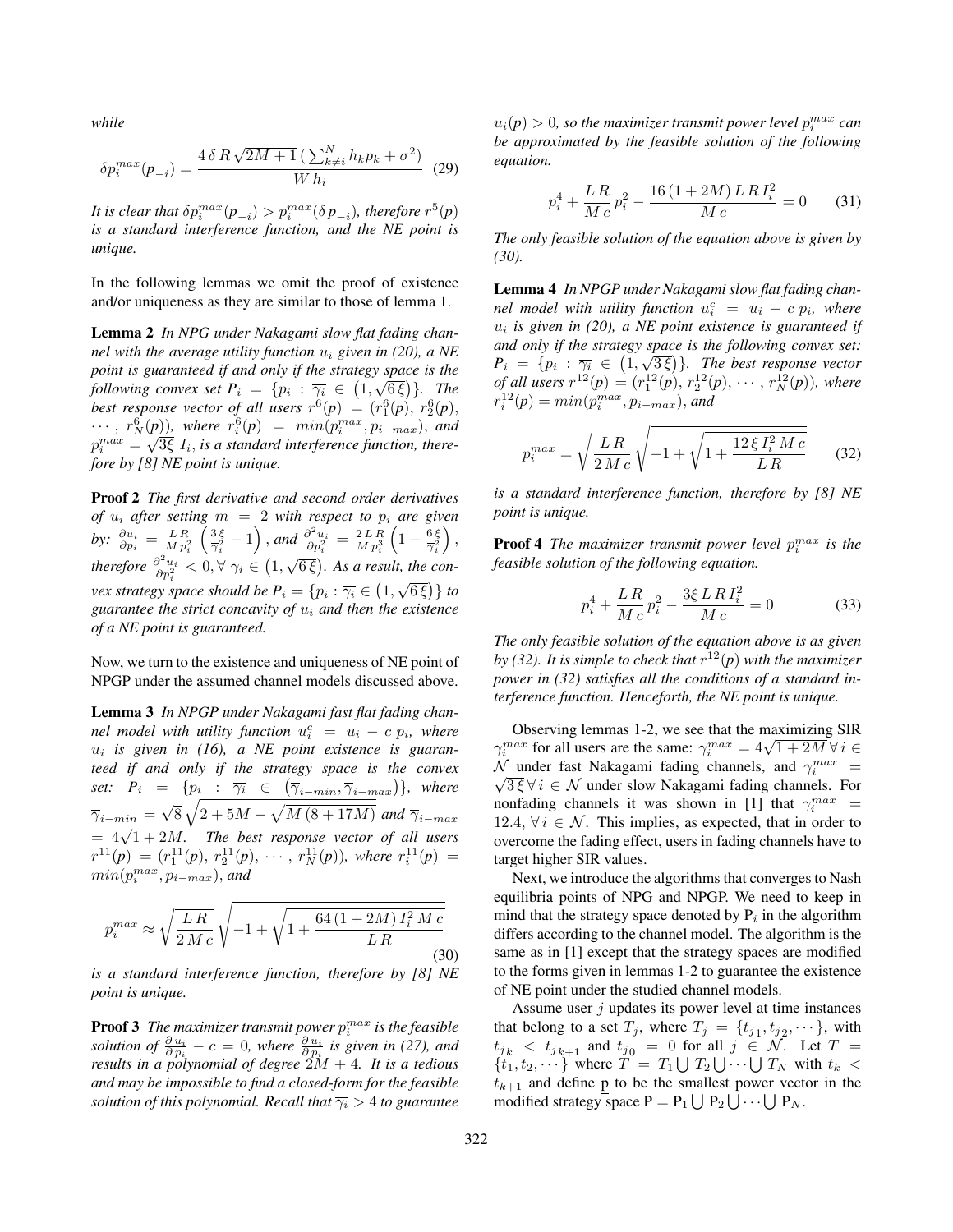**Algorithm 1** *Consider non-cooperative game G as given in (23) and generate a sequence of power vectors as follows:* (a) *Set the power vector at time*  $t = 0$ *:*  $p(0) = p$ *, let*  $k = 1$  **(b)** For all  $j \in \mathcal{N}$ , such that  $t_k \in T_j$ : Given  $p(t_{k-1})$ , *calculate*  $p_j^{max}(t_k) = arg \max_{p_j \in P_j} u_j(p_j, p_{-j}(t_{k-1}))$  **(c)** *If*  $p(t_k) = p(t_{k-1})$  *stop and declare the Nash equilibrium power vector as*  $p(t_k)$ *, else let*  $k := k + 1$  *and go to* **b**.

The next algorithm finds the best pricing factor  $c$  for NPGP, keeping in mind that the strategy space should be according to lemmas 3-4.

**Algorithm 2 (a)** *Set* c = 0 *and broadcast* c *to all users currently in the cell.* (b) Use Algorithm 1 to obtain  $u_j^c$  for *all*  $j \in \mathcal{N}$  *at equilibrium.* (c) *Increment*  $c := c + \Delta c$ ,  $\Delta c$ *is a positive constant, and announce* c *to all users, and then*  $g$ *o to* **b***.* (**d**) *If*  $u_j^{c+\Delta c} \geq u_j^c$  for all  $j \in \mathcal{N}$   $g$ *o to* (**c**)*, else stop and declare the best c as*  $c_{Best}$ 

## **7. Simulation results**

We show the effects of time-varying, fast and slow Nakagami fading wireless channels on the equilibrium utilities and powers of NPG and NPGP proposed in [1].

The system under study is a single-cell DS-CDMA cellular mobile system with 9 stationary users, all are using the same data rate  $R = 10<sup>4</sup>$  bps and the same modulation scheme (non-coherent BFSK). The system parameters used in this study are given in Table 1. The distances between the 9 users and the BS are  $d = [310, 460, 570, 660, 740, 810,$ 880, 940, 1000] in meters. The path attenuation between user  $j$  and the BS using the simple path loss model is  $h_j = 0.097/d_j^4$ , where 0.097 approximates the shadowing effect. The simulations results show that under Nakagami fast flat fading channels with spreading gain  $W/R = 10^2$ , users do not reach a NE point. Where all users except the nearest user to the BS are using the highest power level in the strategy space without achieving the maximizing SIRs.

Fig.1 demonstrates the equilibrium utilities and the equilibrium powers of NPG under a fast fading channels **(a1)** with spreading gain  $W/R = 10^3$ . All users were able to achieve their maximizing SIR under Nakagami channels. The equilibrium utilities and equilibrium powers of the NPGP under **(a1)** are shown in the left and right graphs of Fig.2, respectively. Results show that a Pareto improvement over NPG in Nakagami channels was obtained such that all users succeeded to attain SIRs more than their corresponding NPG SIRs.

Fig. 3 presents the effect of the Nakagami slow flat fading channels **(a2)** on the equilibrium utilities and powers. This figure shows that, unlike fast fading channels, all users This in the shows that, the flast fading channels, an users<br>succeeded to achieve the maximizing SIR  $\gamma_i^{max} = \sqrt{3\xi}$ 25.1182.

**Table 1. the values of parameters used in the simulations.**

| 64                 |
|--------------------|
| 80                 |
| $5 \times 10^{-7}$ |
|                    |
| $10^2$ , $10^3$    |
|                    |
| 1 Watts            |
|                    |

As for the effect of slow fading channels on the outcomes of NPGP, equilibrium utilities and equilibrium powers, the simulations results showed that Pareto improvement (dominance) over NPG was not possible under Nakagami small scale models. At  $c = c_{Best}$ , simulation results showed that the best policy for all users is to target a fixed SIR, that is  $\gamma_i^{max} = 25.1182$ , which is exactly the same situation as in NPG. To demonstrate this result more clearly, we present Fig. 4 for Nakagami channel model. Fig. 4 shows that  $p_i^{max}$ given in (32) behaves with feasible values of  $I_i$  the same as given in (32) behaves whill reasible values of  $T_i$  the same as  $p_i^{max} = \sqrt{3\xi} I_i$  given in Lemma 2. Surprisingly, both figures suggest that NPGP with linear pricing does not admit a Pareto dominance over NPG in a Nakagami slow flat fading channels.

# **8. Conclusions**

We studied a noncooperative power control game (NPG) and noncooperative power control game with pricing (NPGP) introduced in [1] under realistic channel models. We studied the impact of power statistical variation in Nakagami fast/slow flat fading channels on the powers and utilities vectors at equilibrium. The results showed that an equilibrium with an equal maximizing SIR is not attainable in both games with spreading gain  $(W/R = 10^2)$ . In fast fading with spreading gain  $W/R = 10^3$ , fixed target SIR NPG admitted NE point only under Nakagami small scale models. Results demonstrated that in Nakagami slow flat fading channels, NPGP with linear pricing does not exhibit a Pareto dominance over NPG outcomes at equilibrium.

## **References**

- [1] C. U. Saraydar, N. B. Mandayam, and D. J. Goodman, "Efficient power control via pricing in wireless data networks.", *IEEE Tras. Comm.*, vol. 50, no. 2, pp. 291- 303, Feb. 2002
- [2] V. Shah, N. B. Mandayam, and D. J. Goodman. "Power control for wireless data based on utility and pricing." In *Proceedings of PIMRC,* pp. 1427-1432, 1998.
- [3] T. Alpcan, T. Basar,R. Srikant, and E. Altman, "CDMA Uplink Power Control as a Noncooperative Game," Proc. IEEE Conference on Decision and Control, pp. 197–202, 2001